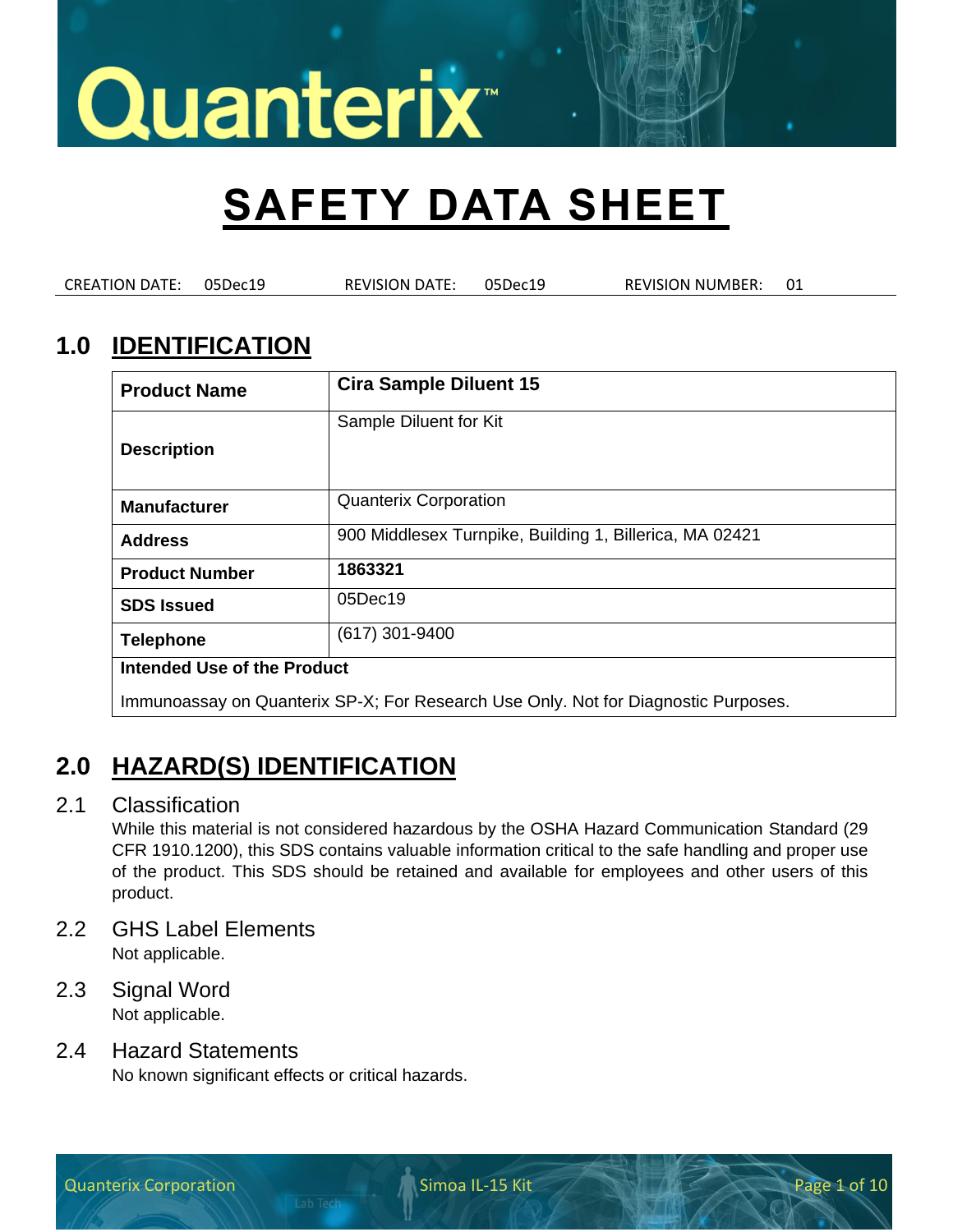- 2.5 Precautionary Statements Not applicable.
- 2.6 Hazards Not Otherwise Classified Not applicable.

### **3.0 COMPOSITION – INFORMATION ON INGREDIENTS**

- 3.1 Substance / Mixture Mixture.
- 3.2 Ingredient Name<sup>1,2</sup>

#### **1. Sample Diluents**

*Sample Diluent 1 (TCM), Sample Diluent 2 (pfBAD), BAD Sample Diluent 3, Sample Diluent 4 (Bovine), Sample Diluent 6 (VEGF), Sample Diluent 8 (CIRA), Sample Diluent 10, Sample Diluent 11 (CIRA), Sample Diluent 15 (CIRA), Sample Diluent 16 – 20* 

| <b>COMPONENT</b>                     | <b>PERCENTAGE</b> | CAS#       |
|--------------------------------------|-------------------|------------|
| Bovine Gamma Globulin                | $< 0.0001\%$      |            |
| Bovine Serum Albumin                 | $1 - 10%$         | 9048-46-8  |
| Charcoal Stripped Human Serum        | $1 - 12%$         |            |
| Dulbecco's Phosphate Buffered Saline | $1 - 10%$         |            |
| Dihydrogen Potassium Phosphate       | $1 - 5%$          | 7778-77-0  |
| <b>Fetal Bovine Serum</b>            | $1 - 10%$         | 69-74-9    |
| HAMA Blocker (heterophilic antibody) | $< 0.0001\%$      |            |
| Hydrogen Bromide; Hydrobromic Acid   | $< 0.0001\%$      | 10035-10-6 |
| Potassium Chloride                   | $1 - 5%$          | 7447-40-7  |
| Rabbit Serum                         | $1 - 10%$         |            |
| <b>RMPI Medium</b>                   | $1 - 10%$         |            |
| Sodium Azide                         | $< 0.25\%$        | 26628-22-8 |
| Sodium Chloride                      | $1 - 5%$          | 7647-14-5  |
| Sodium Phosphate Dibasic             | $1 - 5%$          | 7558-79-4  |
| Tween 20                             | $0.01 - 1\%$      | 9005-64-5  |
| Water                                | $66 - 90%$        | 7732-18-5  |

**NOTE 1:** Any concentration shown as a range is to protect confidentiality or is due to batch variation.

- **NOTE 2:** There are no additional ingredients present which, within the current knowledge of the supplier and in the concentrations applicable, are classified as hazardous to health or the environment and hence require reporting in this section.
- **NOTE 3:** These ingredients, within the current knowledge of the supplier and in the concentrations applicable, are not classified as hazardous to health or to the environment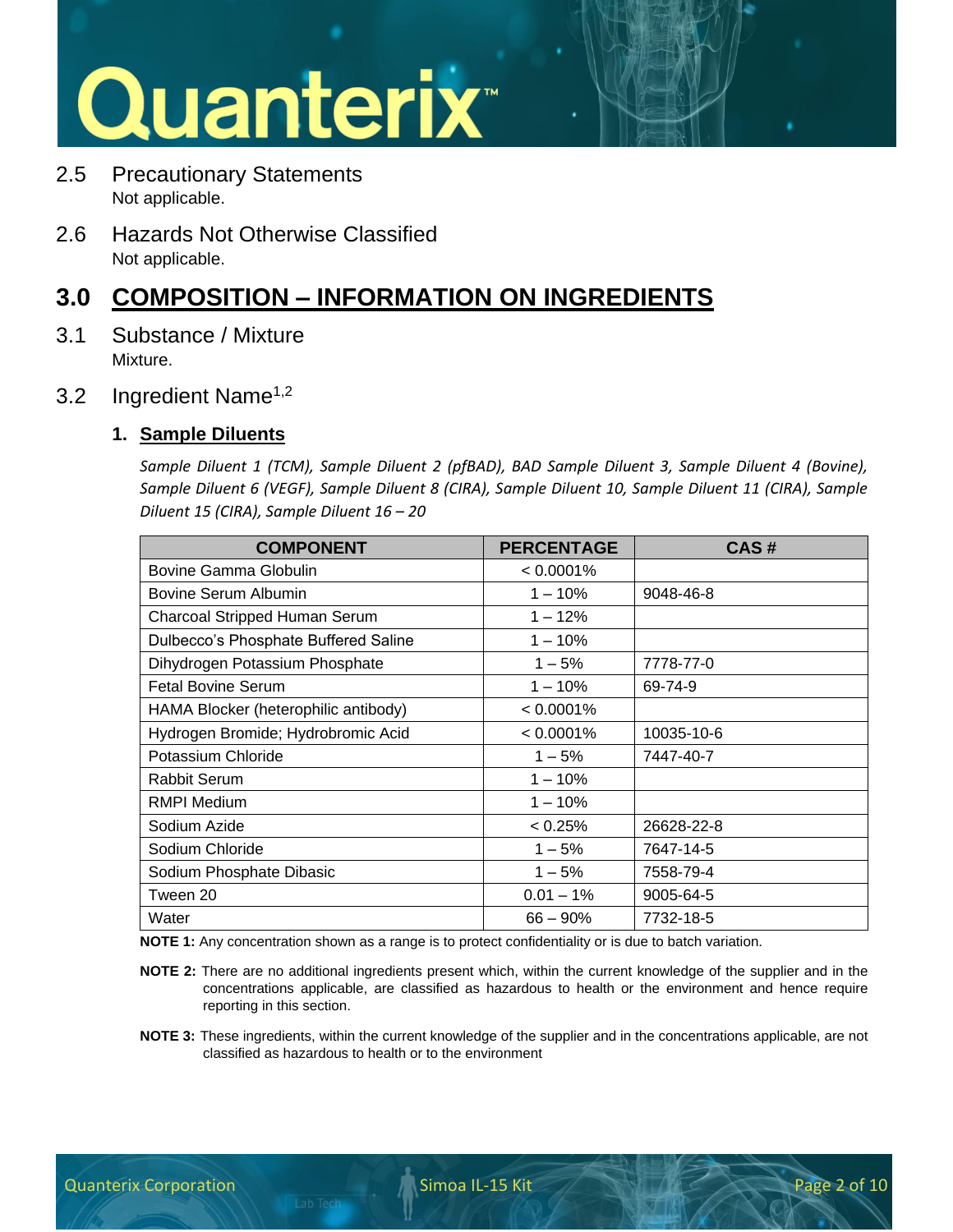### **4.0 FIRST AID MEASURES**

#### 4.1 Description of Necessary First Aid Measures

#### **1. General**

Never give anything by mouth to an unconscious person. If you feel unwell, seek medical advice (show the label where possible).

#### **2. Eye Contact**

Immediately flush eyes with plenty of water, occasionally lifting the upper and lower eyelids. Check for and remove any contact lenses. Get medical attention if irritation occurs.

#### **3. Inhalation**

Remove victim to fresh air and keep at rest in a position comfortable for breathing. Get medical attention if symptoms occur.

#### **4. Skin Contact**

Flush contaminated skin with plenty of water. Remove contaminated clothing and shoes. Get medical attention if symptoms occur.

#### **5. Ingestion**

Wash out mouth with water. Remove victim to fresh air and keep at rest in a position comfortable for breathing. If material has been swallowed and the exposed person is conscious, give small quantities of water to drink. Do not induce vomiting unless directed to do so by medical personnel. Get medical attention if symptoms occur

#### 4.2 Most Important Symptoms and Effects, Acute and Delayed

#### **1. Potential Acute Health Effects**

**Eye Contact:** No known significant effects or critical hazards. **Inhalation:** No known significant effects or critical hazards. **Skin Contact:** No known significant effects or critical hazards. **Ingestion:** No known significant effects or critical hazards.

#### **2. Over-exposure Signs and Symptoms**

| <b>Eye Contact:</b>  | No data available. |
|----------------------|--------------------|
| Inhalation:          | No data available. |
| <b>Skin Contact:</b> | No data available. |
| Ingestion:           | No data available. |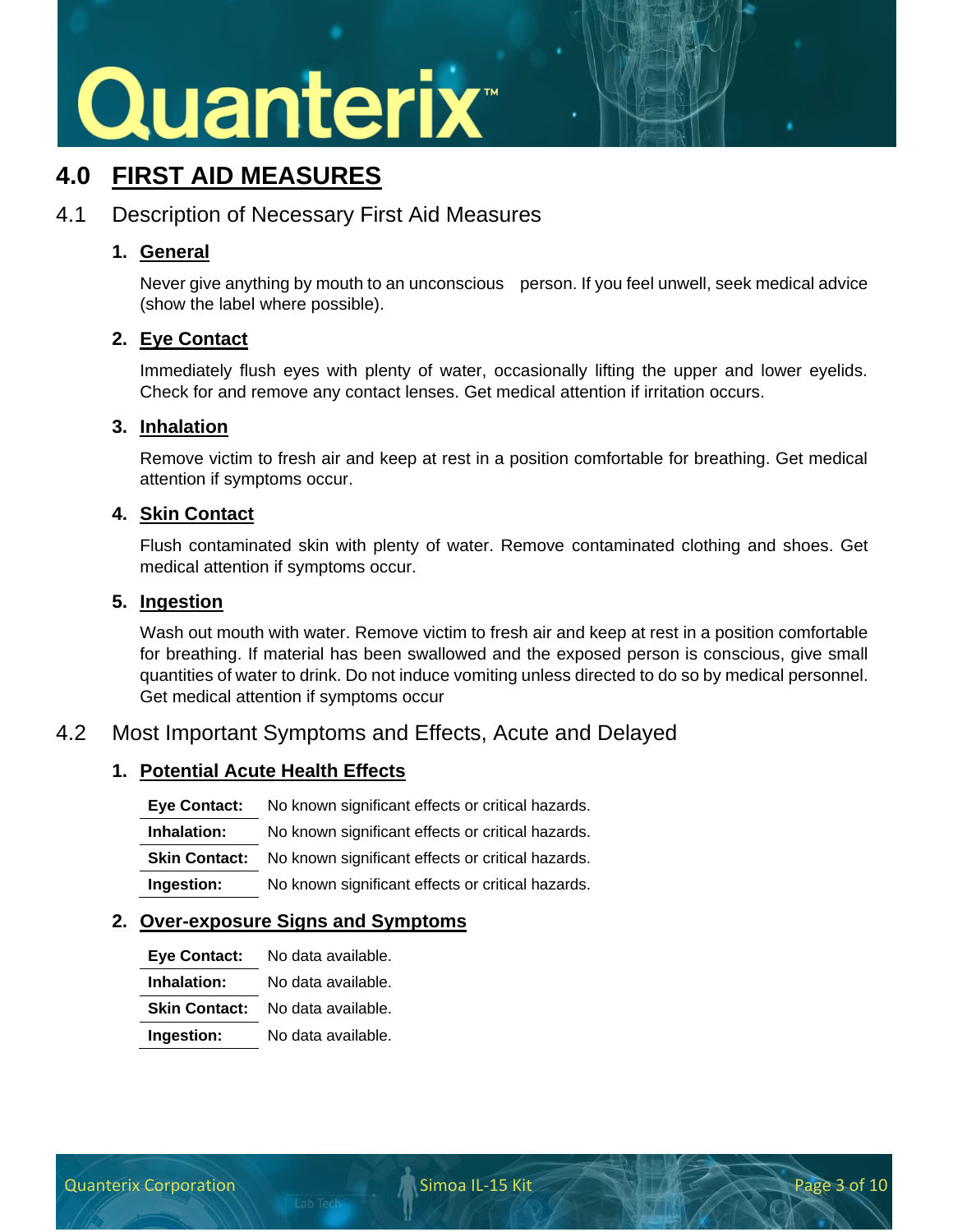### **5.0 FIRE-FIGHTING MEASURES**

#### 5.1 Extinguishing Media

#### **1. Suitable Extinguishing Media**

Use an extinguishing agent suitable for the surrounding fire.

#### **2. Unsuitable Extinguishing Media**

None known.

#### 5.2 Special Hazards Arising from the Substance or Mixture

#### **1. Fire Hazard**

Not flammable.

#### **2. Explosion Hazard**

Product is not explosive.

#### **3. Thermal Decomposition Products**

Decomposition products may include the following materials:

- − carbon dioxide;
- − carbon monoxide;
- − sulfur oxides;
- − metal oxide/oxides

#### 5.3 Advice for Fire-Fighters

#### **1. Special Protective Actions**

Promptly isolate the scene by removing all persons from the vicinity of the incident if there is a fire. No action shall be taken involving any personal risk or without suitable training.

#### **2. Special Protective Equipment**

Fire-fighters should wear appropriate protective equipment and self-contained breathing apparatus (SCBA) with a full face-piece operated in positive pressure mode.

## **6.0 ACCIDENTAL RELEASE MEASURES**

#### 6.1 Personal Precautions, Protective Equipment and Emergency Procedures

#### **1. For Non-Emergency Personnel**

No action shall be taken involving any personal risk or without suitable training. Evacuate surrounding areas. Keep unnecessary and unprotected personnel from entering. Do not touch or walk through spilled material. Put on appropriate personal protective equipment.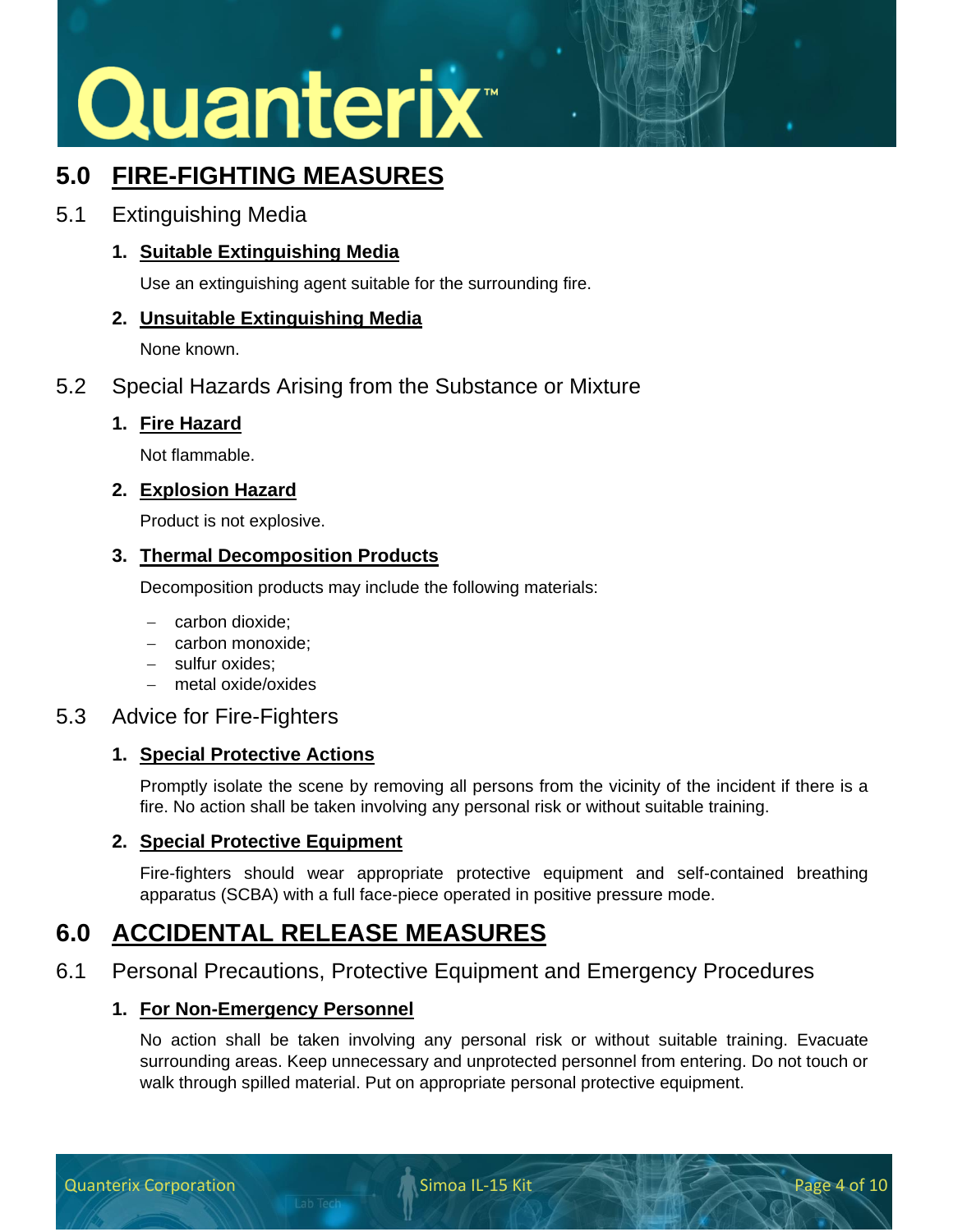#### **2. For Emergency Responders**

If specialized clothing is required to deal with the spillage, take note of any information in Section 8 on suitable and unsuitable materials. See also the information in "For nonemergency personnel".

#### 6.2 Environmental Precautions

Avoid dispersal of spilled material and runoff and contact with soil, waterways, drains and sewers. Inform the relevant authorities if the product has caused environmental pollution (sewers, waterways, soil or air).

#### 6.3 Methods and Materials for Containment and Cleaning Up

Stop leak if without risk. Move containers from spill area. Dilute with water and mop up if watersoluble. Alternatively, or if water-insoluble, absorb with an inert dry material and place in an appropriate waste disposal container. Dispose of via a licensed waste disposal contractor.

### **7.0 HANDLING AND STORAGE**

#### 7.1 Precautions for Safe Handling

Put on appropriate personal protective equipment (see section 8). Eating, drinking and smoking should be prohibited in areas where this material is handled, stored and processed. Workers should wash hands and face before eating, drinking and smoking. Do not ingest. Avoid contact with eyes, skin and clothing. Keep in the original container or an approved alternative made from a compatible material, kept tightly closed when not in use. Empty containers retain product residue and can be hazardous. Do not reuse container.

#### 7.2 Conditions for Safe Storage, Including Incompatibilities

Store in accordance with local regulations. Store in original container protected from direct sunlight in a dry, cool and well-ventilated area, away from incompatible materials (see section 10) and food and drink. Keep container tightly closed and sealed until ready for use. Containers that have been opened must be carefully resealed and kept upright to prevent leakage. Do not store in unlabeled containers. Use appropriate containment to avoid environmental contamination.

### **8.0 EXPOSURE CONTROLS AND PERSONAL PROTECTION**

#### 8.1 Occupational Exposure Limits

| <b>Ingredient Name</b> | <b>Exposure Limits</b>                            |  |  |  |
|------------------------|---------------------------------------------------|--|--|--|
|                        | <b>ACGIH TLV - USA</b>                            |  |  |  |
|                        | $-$ C: 0.29 mg/m <sup>3</sup> , (as Sodium azide) |  |  |  |
|                        | $-$ C: 0.11 ppm, (as Hydrazoic acid vapor)        |  |  |  |
|                        | <b>OSHA PEL - USA</b>                             |  |  |  |
| <b>Sodium Azide</b>    | $-$ CEIL: 0.1 ppm, (as HN3)                       |  |  |  |
|                        | $-$ CEIL: 0.3 mg/m <sup>3</sup> , (as NaN3)       |  |  |  |
|                        | <b>NIOSH REL - USA</b>                            |  |  |  |
|                        | $-$ CEIL: 0.1 ppm, (as HN3)                       |  |  |  |
|                        | $-$ CEIL: 0.3 mg/m <sup>3</sup> , (NAN3)          |  |  |  |
|                        |                                                   |  |  |  |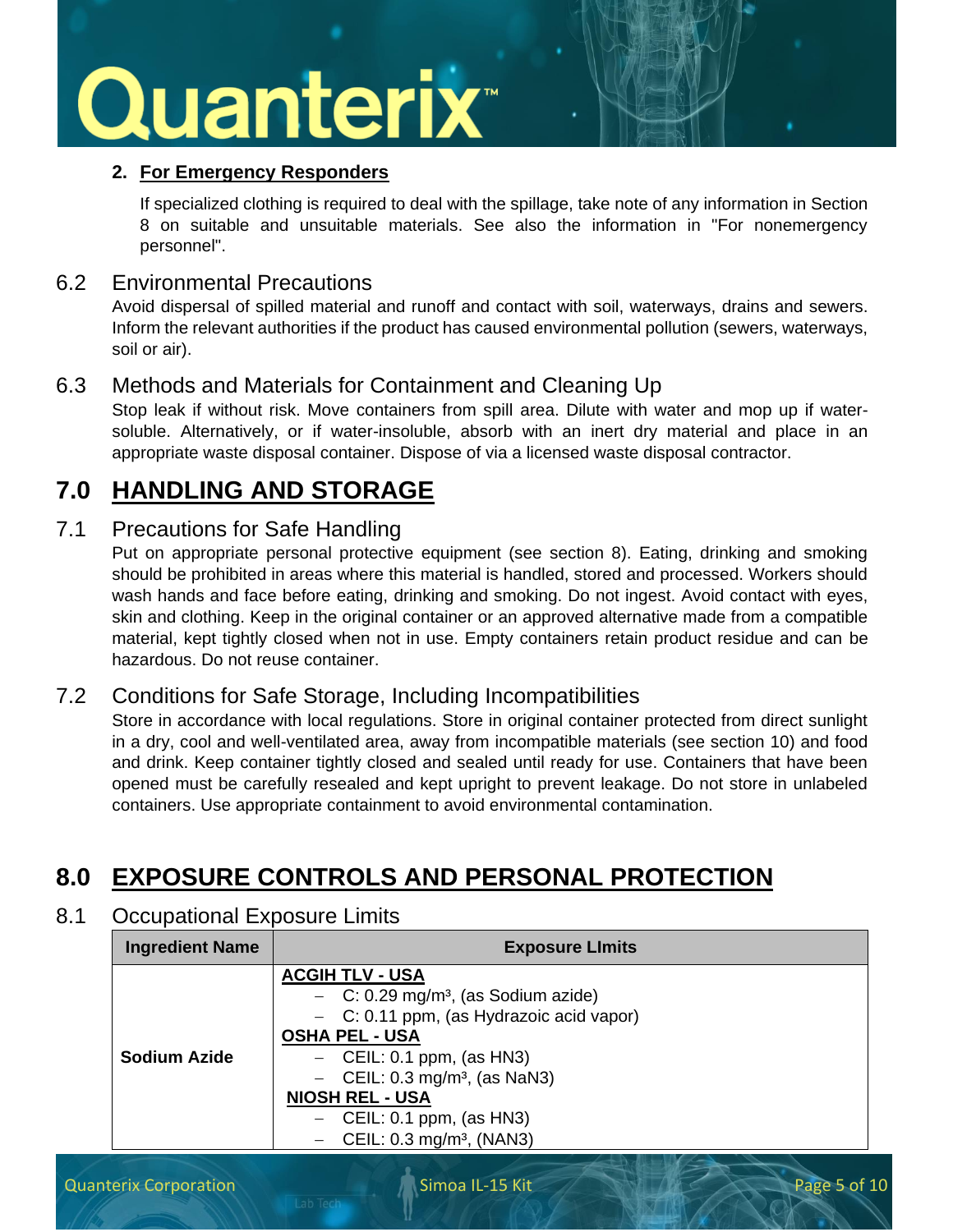#### 8.2 Recommended Monitoring procedures:

If this product contains ingredients with exposure limits, personal, workplace atmosphere or biological monitoring may be required to determine the effectiveness of the ventilation or other control measures and/or the necessity to use respiratory protective equipment.

#### 8.3 Engineering Measures:

No special ventilation requirements. Good general ventilation should be sufficient to control worker exposure to airborne contaminants. If this product contains ingredients with exposure limits, use process enclosures, local exhaust ventilation or other engineering controls to keep worker exposure below any recommended or statutory limits.

#### 8.4 Hygiene Measures

Wash hands, forearms and face thoroughly after handling chemical products, before eating, smoking and using the lavatory and at the end of the working period. Appropriate techniques should be used to remove potentially contaminated clothing. Wash contaminated clothing before reusing. Ensure that eyewash stations and safety showers are close to the workstation location.

#### 8.5 Personal Protection

#### **1. Respiratory**

Use a properly fitted, air-purifying or air-fed respirator complying with an approved standard if a risk assessment indicates this is necessary. Respirator selection must be based on known or anticipated exposure levels, the hazards of the product and the safe working limits of the selected respirator.

#### **2. Hands**

Chemical-resistant, impervious gloves complying with an approved standard should be worn at all times when handling chemical products if a risk assessment indicates this is necessary.

#### **3. Eyes**

Safety eyewear complying with an approved standard should be used when a risk assessment indicates this is necessary to avoid exposure to liquid splashes, mists, gases or dusts.

#### **4. Skin**

Personal protective equipment for the body should be selected based on the task being performed and the risks involved and should be approved by a specialist before handling this product.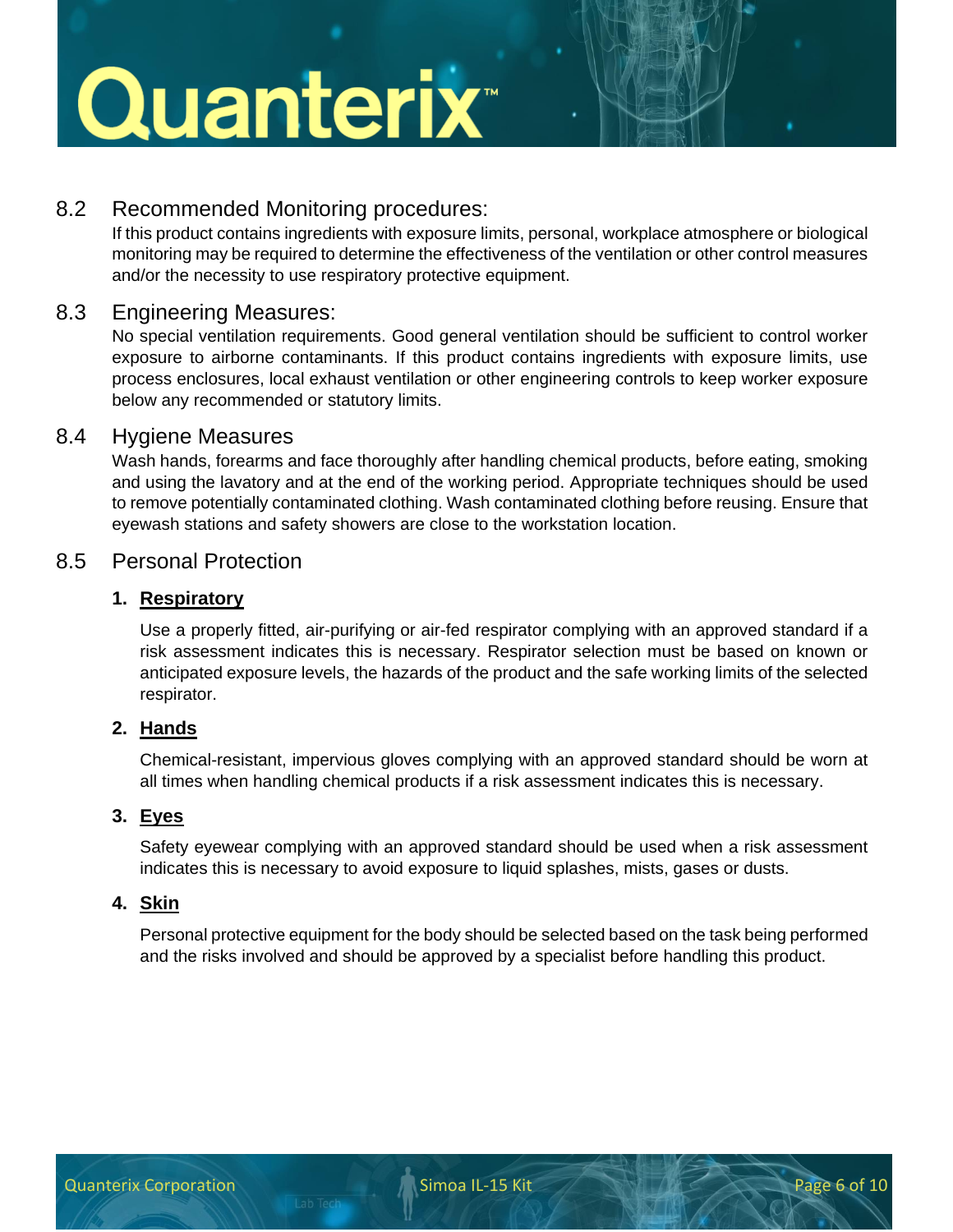## **9.0 PHYSICAL AND CHEMICAL PROPERTIES**

#### 9.1 Information on Basic Physical and Chemical Properties

#### **1. Appearance**

| <b>Physical State</b>                                | Solid / Liquid     |
|------------------------------------------------------|--------------------|
| Color                                                | Varies / Clear     |
| Odor                                                 | No data available. |
| <b>Odor Threshold</b>                                | No data available. |
| рH                                                   | No data available. |
| <b>Melting Point</b>                                 | No data available. |
| <b>Boiling Point</b>                                 | No data available. |
| <b>Flash Point</b>                                   | No data available. |
| <b>Evaporation Rate</b>                              | No data available. |
| Flammability<br>(solid, gas)                         | No data available. |
| <b>Lower and Upper</b><br><b>Explosive Limits</b>    | No data available. |
| <b>Vapor Pressure</b>                                | No data available. |
| <b>Vapor Density</b>                                 | No data available. |
| <b>Relative Density</b>                              | No data available. |
| <b>Solubility</b>                                    | No data available. |
| <b>Partition</b><br>Coefficient: n-<br>octanol/water | No data available. |
| <b>Auto-ignition</b><br><b>Temperature</b>           | No data available. |
| <b>Decomposition</b><br><b>Temperature</b>           | No data available. |
| Viscosity                                            | No data available. |

## **10.0 STABILITY AND REACTIVITY**

#### 10.1 Reactivity

No specific test data related to reactivity available for this product or its ingredients.

#### 10.2 Chemical Stability The product is stable.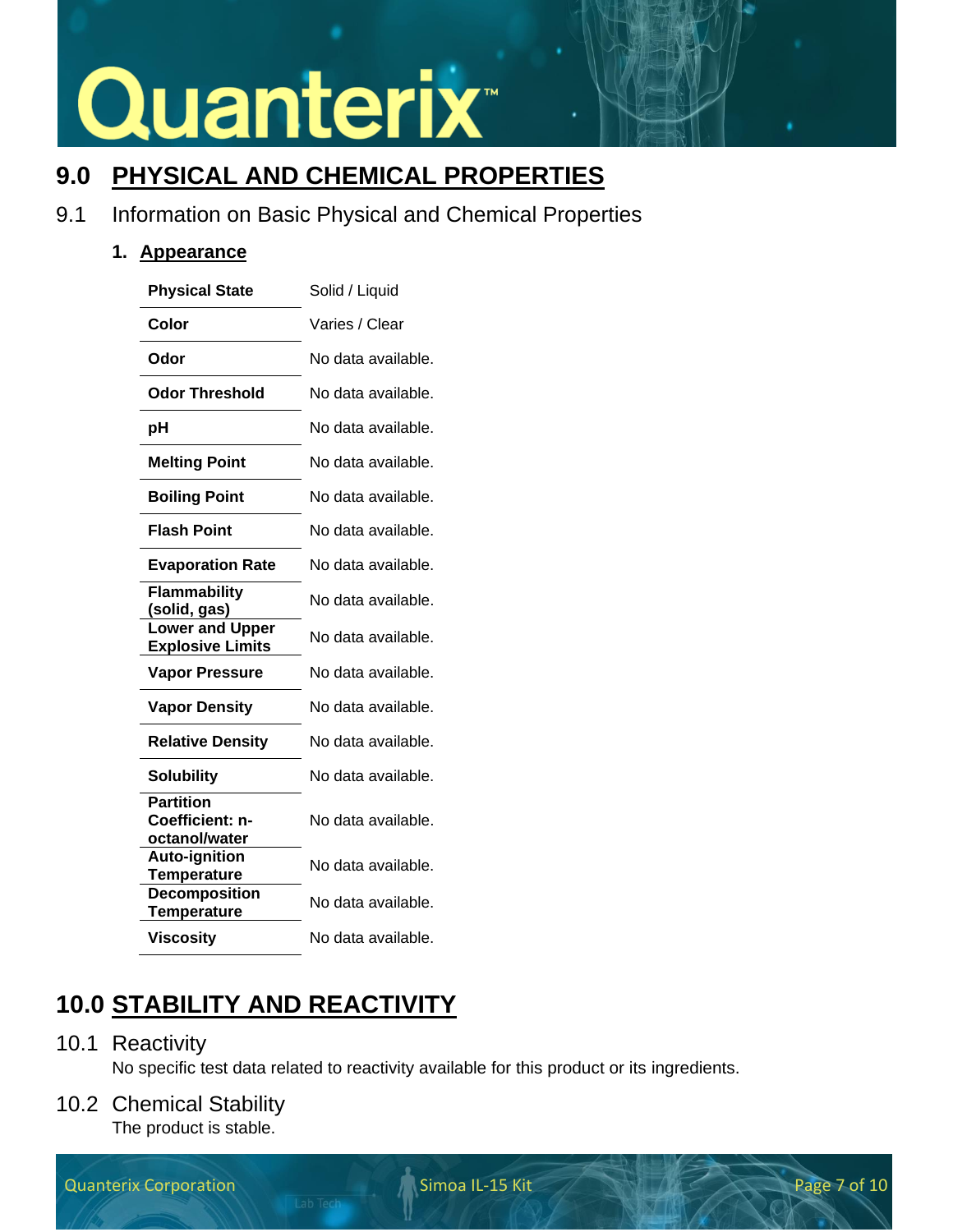- 10.3 Possibility of Hazardous Reactions Under normal conditions of storage and use, hazardous reactions will not occur.
- 10.4 Conditions to Avoid Keep away from heat.
- 10.5 Incompatible Materials None known.
- 10.6 Hazardous Decomposition Products Under normal conditions of storage and use, hazardous decomposition products should not be produced.

### **11.0 TOXICOLOGICAL INFORMATION**

#### 11.1 Information on Toxicological Effects

#### **1. Acute Toxicity**

| <b>INGREDIENT</b> | <b>RESULT</b> | <b>SPECIES</b> | <b>DOSE</b> | <b>EXPOSURE</b> |
|-------------------|---------------|----------------|-------------|-----------------|
|                   | LD50 Dermal   | Rabbit         | 20 mg/kg    |                 |
| Sodium Azide      | LD50 Dermal   | Rat            | 50 mg/kg    |                 |
|                   | LD50 Oral     | Rat            | 27 mg/kg    |                 |

#### **2. Irritation / Corrosion**

No data available.

#### **3. Sensitization**

No data available.

#### **4. Mutagenicity**

No data available.

#### **5. Carcinogenicity**

No data available.

#### **6. Reproductive Toxicity**

No data available.

#### **7. Teratogenicity**

No data available.

#### **8. Specific Organ Toxicity (Single Exposure)**

No data available.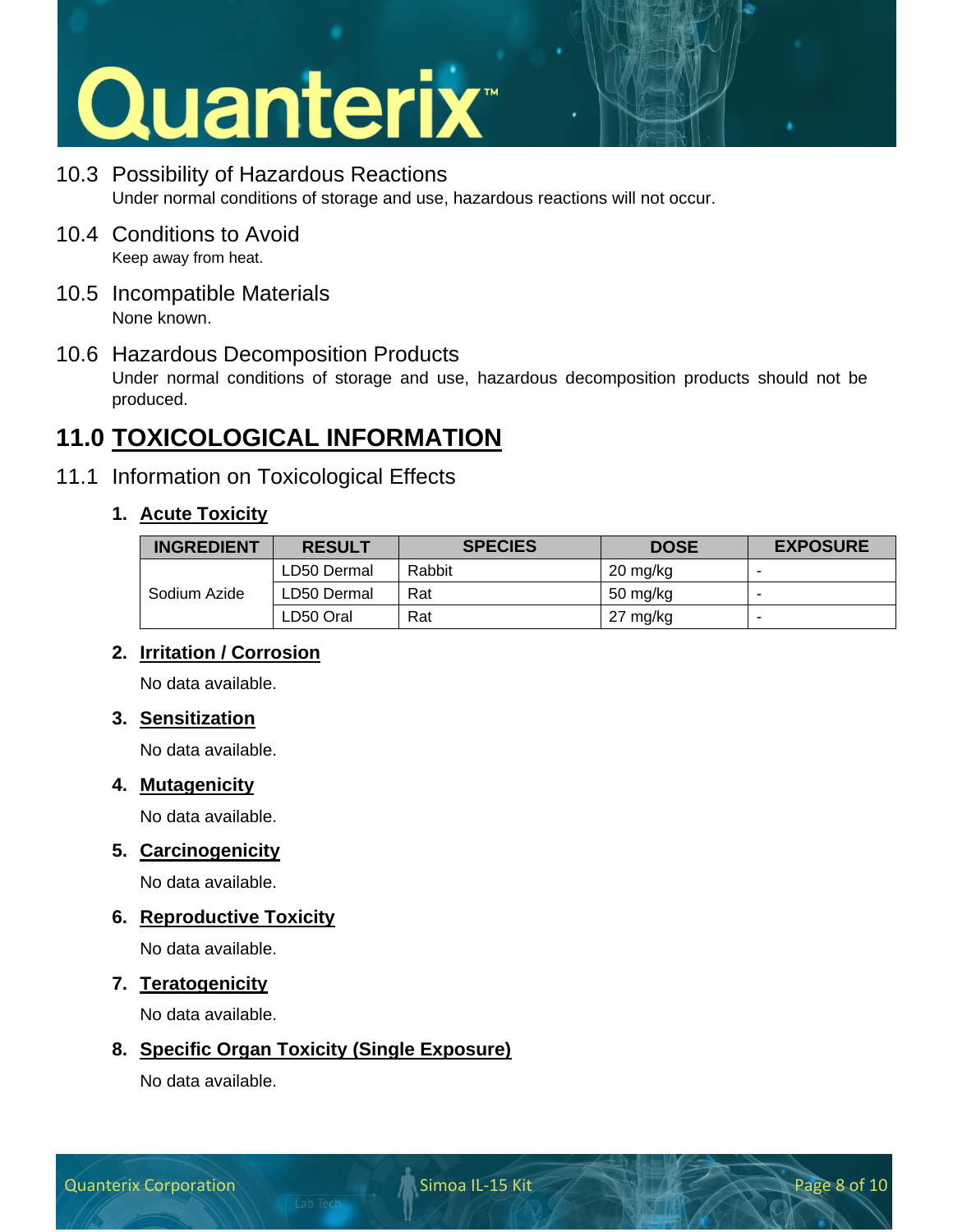#### **9. Specific Organ Toxicity (Repeated Exposure)**

| <b>CATEGORY</b><br><b>NAME</b> |            | <b>ROUTE OF</b><br><b>EXPOSURE</b> | <b>TARGET ORGANS</b>                                                |
|--------------------------------|------------|------------------------------------|---------------------------------------------------------------------|
| Sodium Azide                   | Category 2 | Not Determined                     | Cardiovascular system, central<br>nervous system (CNS) and<br>lungs |

#### **10.Aspiration Hazard**

No data available.

#### **11.Information on the Likely Routes of Exposure**

No data available.

#### **12.Potential Chronic Health Effects**

| General                  | No known significant effects or critical hazards. |
|--------------------------|---------------------------------------------------|
| Carcinogenicity:         | No known significant effects or critical hazards. |
| <b>Mutagenicity</b>      | No known significant effects or critical hazards. |
| Teratogenicity:          | No known significant effects or critical hazards. |
| Developmental:           | No known significant effects or critical hazards. |
| <b>Fertility Effects</b> | No known significant effects or critical hazards. |

#### **13.Numerical Measures of Toxicity**

Acute Toxicity Estimates

| <b>NAME</b>  | ORAL    | <b>DERMAL</b> | <b>INHALATION</b> | <b>INHALATION</b> | <b>INHALATION</b> |
|--------------|---------|---------------|-------------------|-------------------|-------------------|
|              | (mg/kg) | (mg/kg)       | (ppm)             | (mg/L)            | (mg/L) DUST       |
| Sodium Azide | 27      | 20            | N/A               | N/A               | N/A               |

## **12.0 ECOLOGICAL INFORMATION**

#### 12.1 Ecological Toxicity

| <b>NAME</b>     | <b>RESULT</b>                                                                                                 | <b>SPECIES</b>                                                                                 | <b>EXPOSURE</b>                  |
|-----------------|---------------------------------------------------------------------------------------------------------------|------------------------------------------------------------------------------------------------|----------------------------------|
|                 | Acute EC50 0.348 mg/l Fresh water                                                                             | Algae - Pseudokirchneriella<br>subcapitata                                                     | 96 Hours                         |
| Sodium<br>Azide | Acute EC50 6.4 mg/l Fresh water                                                                               | Crustaceans - Simocephalus<br>serrulatus - Larvae                                              | 48 Hours                         |
|                 | Acute EC50 4.2 mg/l Fresh water<br>Acute LC50 0.68 mg/l Fresh water<br>Chronic NOEC 5600 µg/l Marine<br>water | Daphnia - Daphnia pulex - Larvae<br>Fish - Lepomis macrochirus<br>Algae - Macrocystis pyrifera | 48 Hours<br>96 Hours<br>96 Hours |

#### 12.2 Persistence and Degradability No data available.